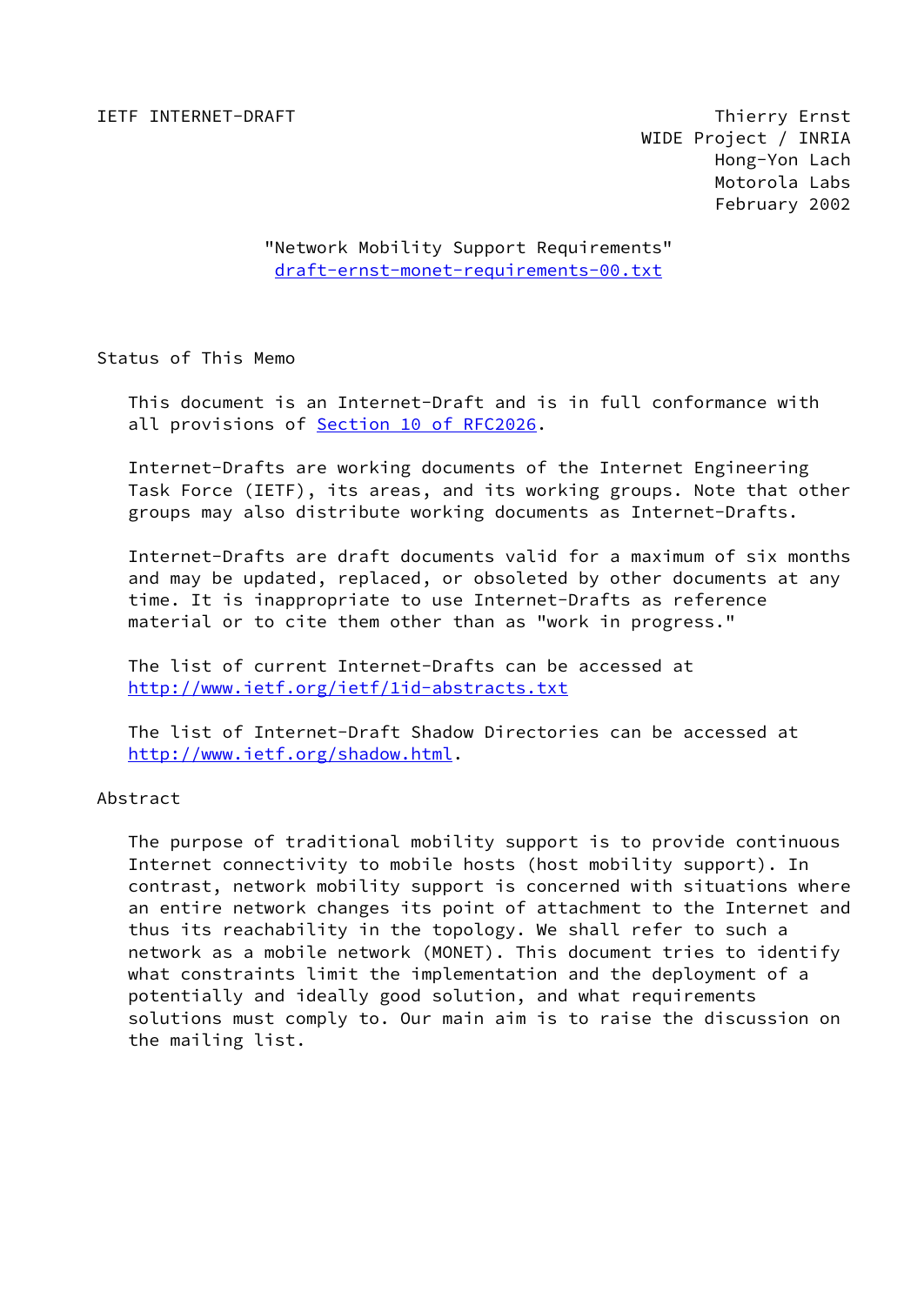INTERNET-DRAFT Network Mobility Support Requirements February 2002

Contents

Status of This Memo

Abstract

- 1. Introduction
- 2. Important Disclaimer
- 3. Design Requirements
	- 3.1. Migration Transparency (Permanent Connectivity)
	- 3.2. Operational Transparency
	- 3.3. Performance Transparency (Seamless Mobility)
	- 3.4. Layers Independence
	- 3.5. Mobility Management Transparency for MNNs
	- 3.6. Scalability
	- 3.7. Minimum Signaling Overload
	- 3.8. Routing Optimization in 6 3.9. Nested Mobility
	- 3.10. Backward Compatibility
	- 3.11. Minimum Impact on Existing Protocols and Infrastructure
	- 3.12. No impact on CNs or Internet routing
	- 3.13. Security
		- 3.13.1. Confidentiality
		- 3.13.2. Authentication
		- 3.13.3. Authorization
		- 3.13.4. Location Privacy
	- 3.14. Access Control
		- 3.14.1. Access Control for VMNs
		- 3.14.2. Access Control Architecture
		- 3.14.3. Access Control in the Fixed Network
	- 3.15. Wide-Area Mobility
	- 3.16. Unified Solution
	- 3.17. Mobile CNs
	- 3.18. Addressing Constraints

Acknowledgments

References

Author's Addresses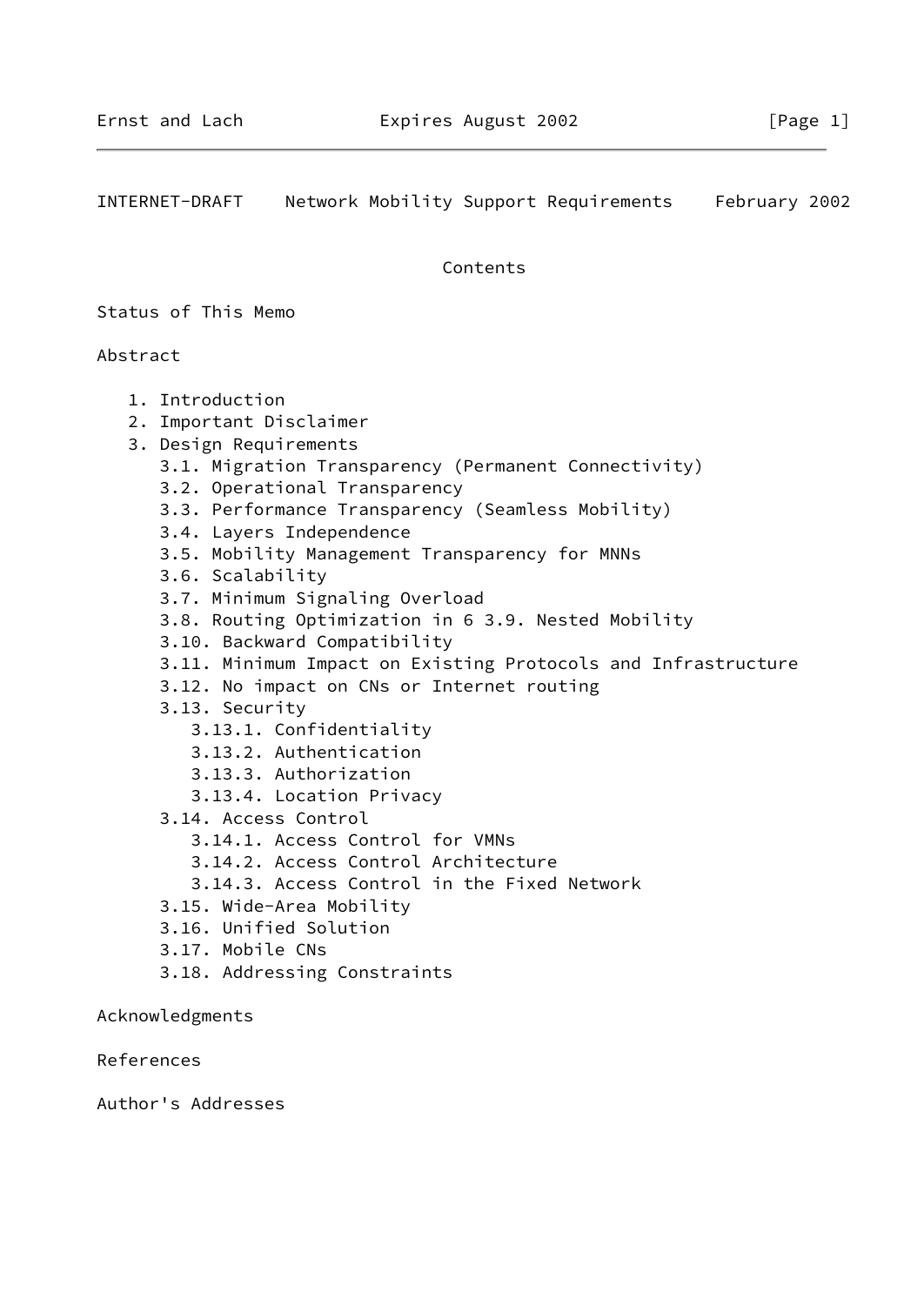#### Ernst and Lach **Expires August 2002** [Page 2]

INTERNET-DRAFT Network Mobility Support Requirements February 2002

#### 1. Introduction

 This document assumes that the reader is familiar with the terminology defined in [\[TERMINOLOGY](#page-12-0)] while reading [[SCOPE\]](#page-12-1) for a description of the problems is recommended.

 The purpose of traditional mobility support is to provide continuous Internet connectivity to mobile hosts (host mobility support). In contrast, network mobility support is concerned with situations where an entire network changes its point of attachment to the Internet and thus its reachability in the topology. We shall refer to such a network as a mobile network (MONET). Cases of mobile networks include networks attached to people (Personal Area Networks or PAN), and networks of sensors deployed in aircrafts, boats, busses, cars, train, etc that need a permanent Internet connection. Those mobile networks may also provide Internet access to devices carried by people (laptop, camera, mobile phone, etc, and PAN).

As exhibited by the scenarios depicted in [[TERMINOLOGY](#page-12-0)] and [\[SCOPE](#page-12-1)], there is a desire to achieve two levels of mobility: node mobility and network mobility. A passenger is a mobile node which visits a mobile network (VMN in a MONET), and passengers may themselves be mobile IP-subnets (MONET in a MONET), for example when carrying a PAN. Since people move from a MONET to another, and since instances of MONETs like trains, car, aircrafts cross country boundaries, both VMNs and MONETs are also most likely to cross ISP boundaries and therefore to move between topologically distant parts of the Internet. This means we must allow VMNs belonging to potentially different administrative domains to visit the MONET. The instances highlighted above also justify the need to consider potentially large MONETs containing hundreds of hosts and several routers. The train example highlights that the number of correspondent nodes could also be very large, and that these may be sparsely distributed in the Internet. It also justifies the need for true worldwide mobility in the Internet. A MONET may attach to very distant parts of the Internet topology, provided it is granted access to it, therefore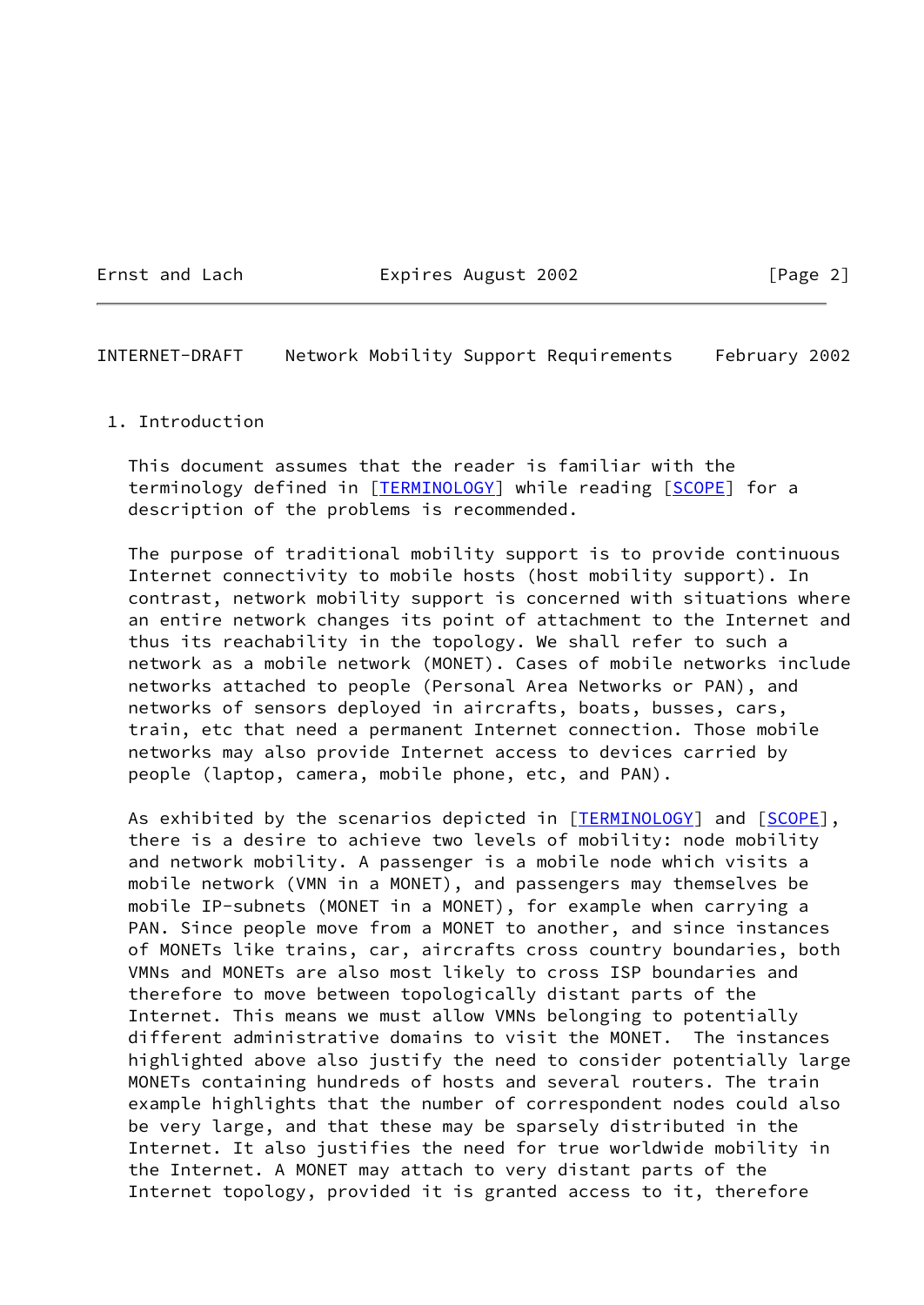requiring both Local-Area Mobility support and Wide-Area Mobility support.

The problems that need to be addressed are illustrated in [[SCOPE\]](#page-12-1) while the purpose of this document is to raise discussion in order to identify what constraints limit the implementation and the deployment of a potentially and ideally good solution, and what requirements solutions must comply to. Most constraints and requirements that we have listed are equally applicable to host mobility support and network mobility support. Some of them have been debated in the literature as far as host mobility support was concerned; we have extended this list to include those related to network mobility

| Ernst and Lach | Expires August 2002 | [Page 3] |
|----------------|---------------------|----------|
|----------------|---------------------|----------|

INTERNET-DRAFT Network Mobility Support Requirements February 2002

support.

The material presented in this document is based on  $[Ent01]$  and on our former internet-draft that was submitted in July 2001 [[OLD-draft\]](#page-12-2) for the consideration of the Mobile IP Working Group. This former draft was defining the terminology that is now found in [\[TERMINOLOGY](#page-12-0)] and a list of requirements and issues as an attempt to clarify the problem caused by networks in motion and now found in this present document. It was also mentioning a number of issues (impact on addressing, routing, and existing network protocols). We have decided to split this former document in two because requirements are more subject to discussion and disagreements that the terminology on which we must agree on to base our discussions. More information may be found on the MONET web page [\[WEB-MONET](#page-12-3)]. Note that this list of requirements is primarily targeted to IPv6 [[RFC2460\]](https://datatracker.ietf.org/doc/pdf/rfc2460), but is not limited to it, and that the already existing network mobility support proposals [[MONET-PSBU\]](#page-12-4), [\[HMIPv6](#page-11-1)], and [[MOBRTR](#page-12-5)] don't necessarily meet these requirements.

2. Important Disclaimer

 The stated opinions in this draft come from various sources and are not necessarily the opinions of the authors. The purpose of this draft is for open discussions.

3. Design Requirements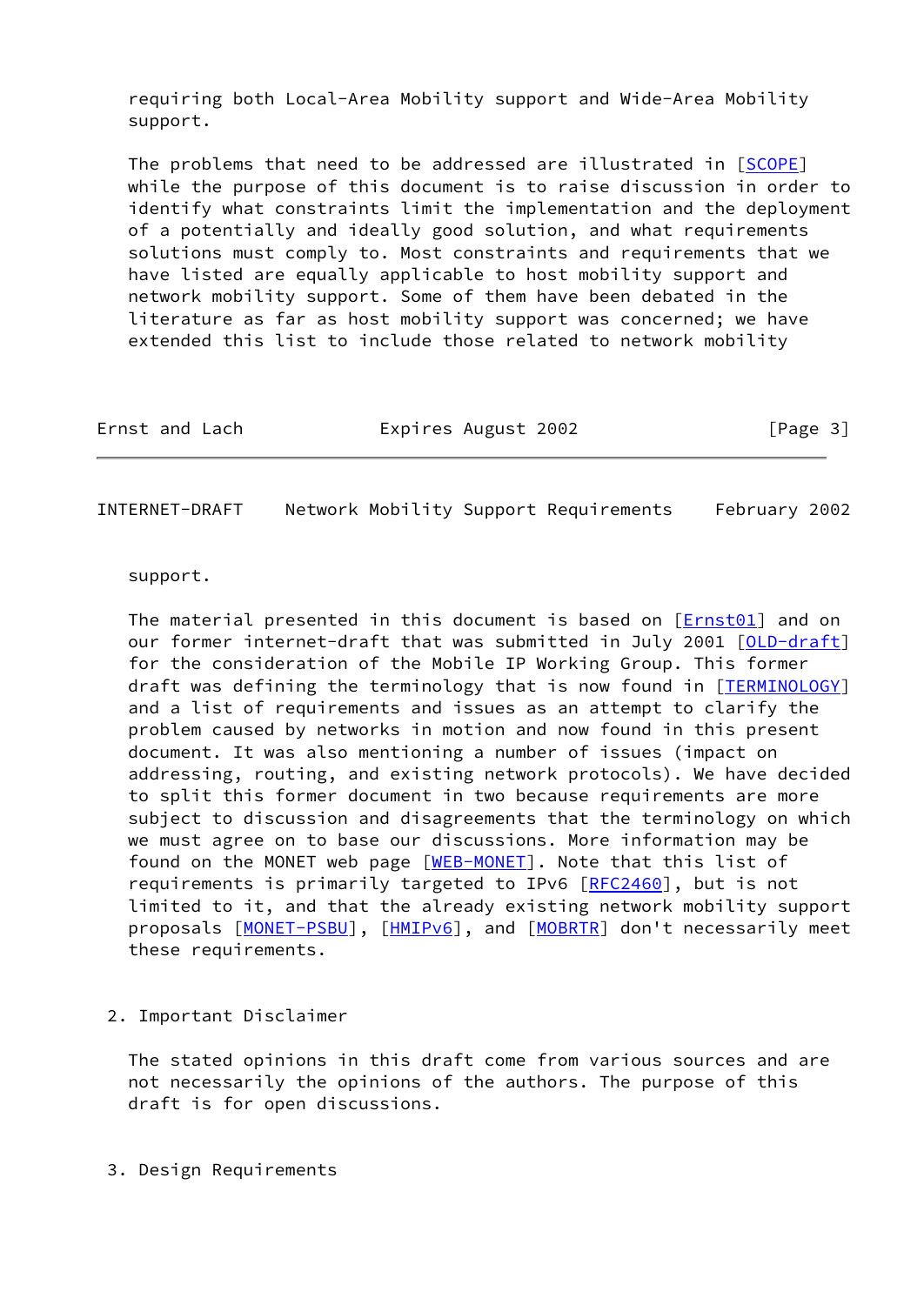This section details what requirements MUST or SHOULD be fulfilled by solutions, and what constraints may limit the deployment of a potentially good solution. Most requirements discussed for host mobility support, like for instance [\[Bhagwat96](#page-11-2)], [\[Myles93](#page-12-6)], [Castelluccia97] or [\[Caceres96](#page-11-3)], are equally applicable to network mobility support. However, they must be extended and refined to comply with the specific characteristics. All requirements we have listed may not be satisfied by a single solution. For the sake of modularity, we may decide to use separate solutions for different aspects of the problem space. Moreover, some of them are controversial and are subject to discussions on the mailing list [\[WEB-MONET](#page-12-3)]. It is assumed that the reader has read [\[TERMINOLOGY](#page-12-0)].

3.1. Migration Transparency (Permanent Connectivity)

 Network mobility support MUST provide permanent and continuous Internet connectivity to all MNNs without disruption of service for MNNs. This means that all MNNs MUST always be reachable regardless of the point of attachment of the MONET.

| Ernst and Lach | Expires August 2002 | [Page 4] |
|----------------|---------------------|----------|
|                |                     |          |

INTERNET-DRAFT Network Mobility Support Requirements February 2002

3.2. Operational Transparency

 The network layer MUST be able of supporting connectivity of the MONET in an absolute transparent manner to the application or the user.

3.3. Performance Transparency (Seamless Mobility)

 Network mobility support SHOULD exhibit low latency, incur little or no data loss, minimum delays, minimum signaling load, and minimum bandwidth consumption for packet delivery. In other words, network mobility support SHOULD be as seamless as host mobility is supported (no abrupt degradation of service).

3.4. Layers Independence

 Handover of IP sessions is performed at the network layer. With respect to the layer separation of the Internet protocol suite, handover MUST be managed at the network layer only and transparently to upper layers, despite the migration of the MONET in the network topology. Therefore, a change of topological location MUST not have an impact on layers above the network layer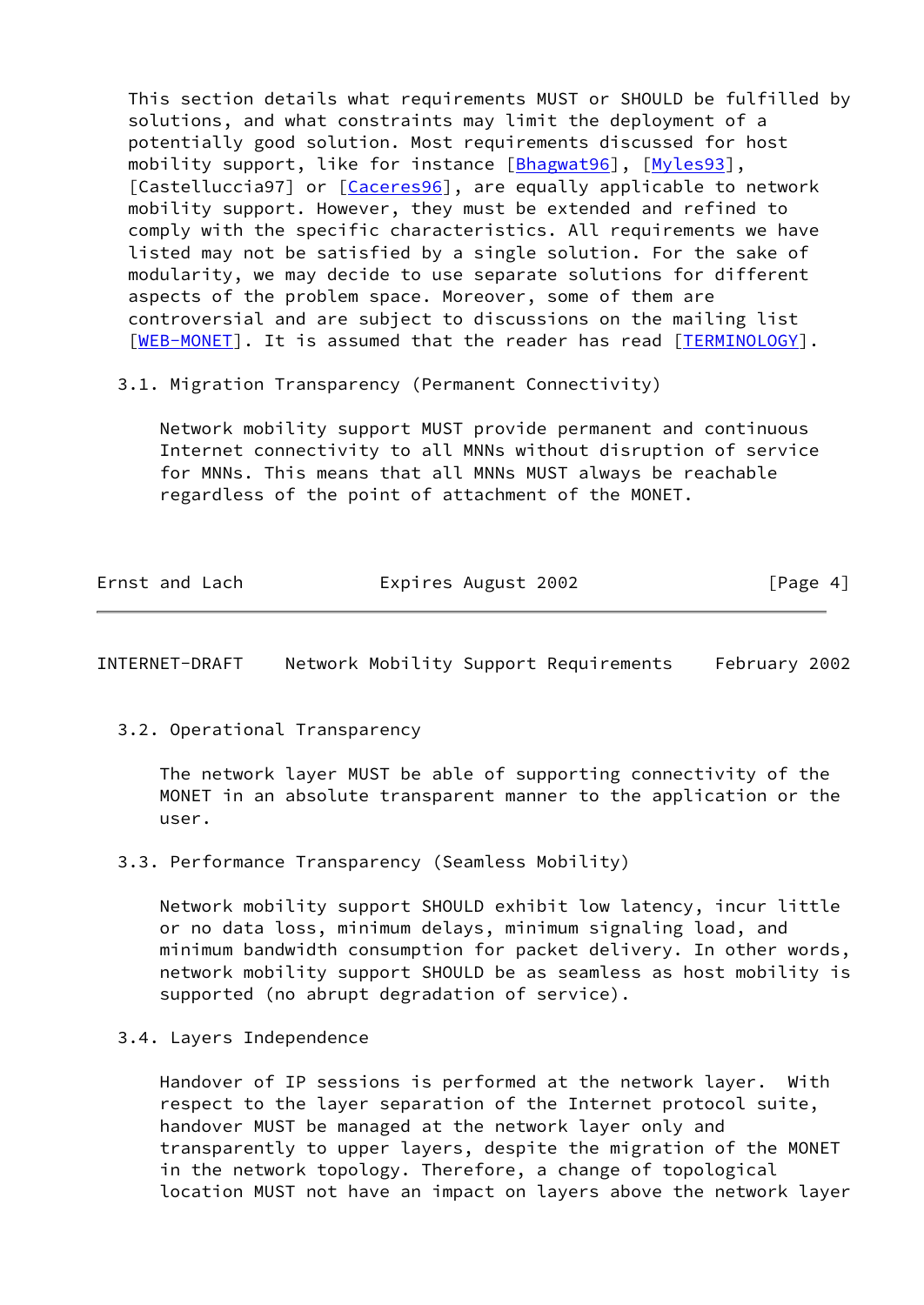other than a transient loss of performance, as depicted in the above paragraph. If this is respected, compatibility with existing transport and application layers is maintained. In practice, the identifiers used at the transport layer should be independent from the physical IP addresses used at the network layer for routing. If upper layer protocols require a location independent and invariant identifier, the network layer MUST provide it with an identifier irrespective of the actual topological location.

### 3.5. Mobility Management Transparency for MNNs

We have seen in [[TERMINOLOGY\]](#page-12-0) that MNNs don't change their own point of attachment as a result of the MONET's displacement in the Internet topology. Mobility management of a MONET SHOULD therefore be performed transparently to MNNs, at least to LFNs. LFNs SHOULD (MUST ?) better have no responsibility in network mobility management, whereas LMNs and VMNs SHOULD only be concerned about managing their own mobility if they themselves appear to change their point of attachment. However, MNNs may encounter variable delays of transmission and loss with their respective CNs as the network is moving. [WE WANT TO DISCUSS THIS REQUIREMENT IN THE MAILING LIST]

### 3.6. Scalability

Scalability has always been an important concern in the design of

| Ernst and Lach | Expires August 2002 | [Page 5] |  |
|----------------|---------------------|----------|--|
|                |                     |          |  |

INTERNET-DRAFT Network Mobility Support Requirements February 2002

 new protocols. As far as host mobility is concerned, mobility support has to take into consideration a growing number of mobile hosts and should even assume that a major part of the nodes composing the Internet are mobile in the near future. This means that signaling load and memory consumption should scale to an important number of mobile nodes. However, network mobility support is concerned by scalability differently, and in three ways:

 o large number of MONETs (e.g. PAN comprising a few devices and carried by every human being).

 o large MONETs comprising several subnetworks and a large number of MNNs on each subnetwork (e.g. a train)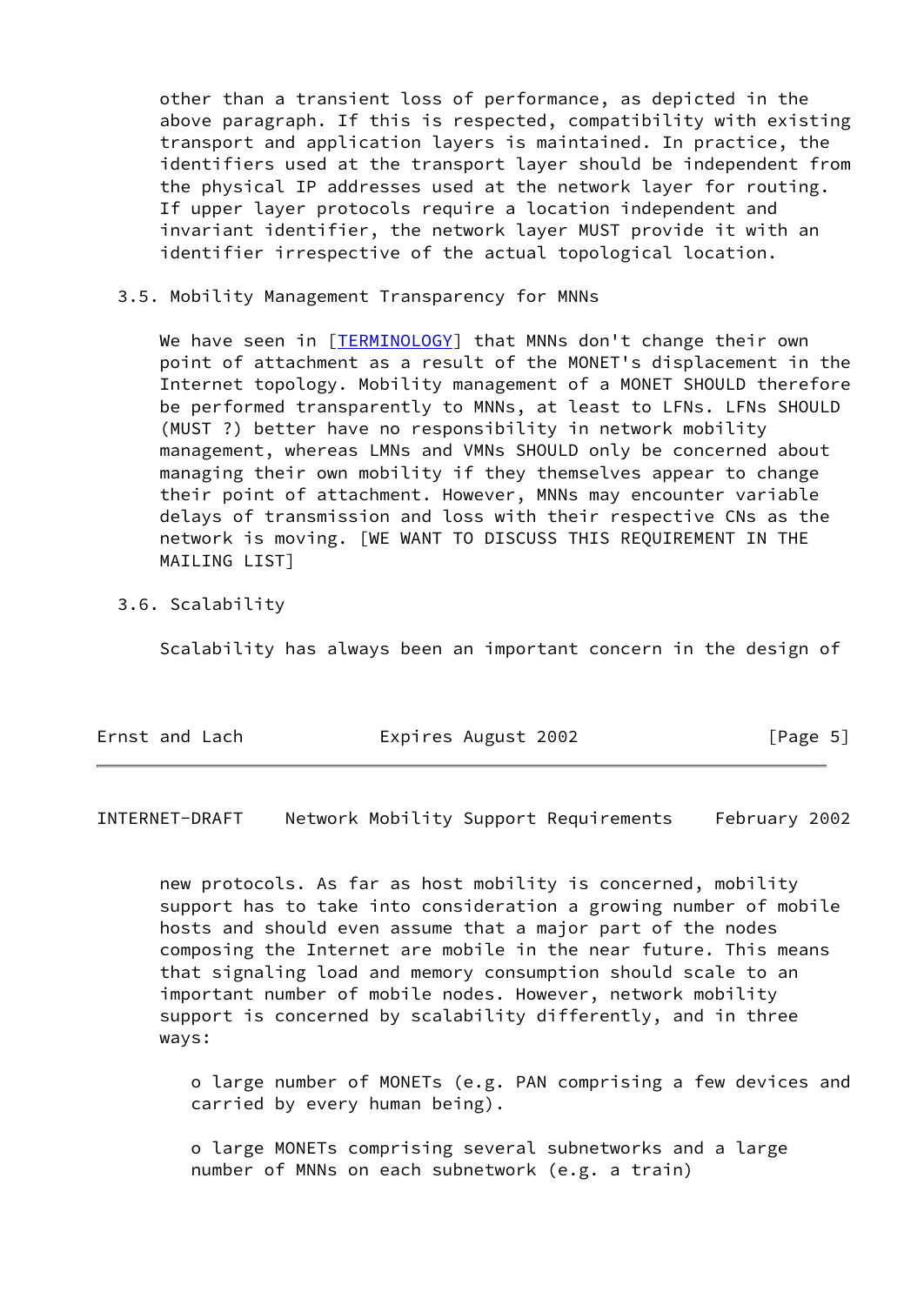o the number of CNs is somewhat a function of the size of the MONET; the more MNNs a MONET has, the more CNs the MONET is most likely to have. (e.g. each MNN in a train communicating with a few CNs)

 Network mobility support MUST thus be able to support large MONETs, a very large number of small MONETs, and a large number of CNs. Scaling to a large number of CNs may indeed deserves more consideration than scaling to a large number of MONETs. This has never been considered in host mobility support, to the contrary of the ability to support a large number of mobile nodes.

3.7. Minimum Signaling Overload

 Mobility management is usually performed at the cost of control traffic. Network mobility support MUST minimize this control traffic, all the more for the reasons outlined in section "scalability".

3.8. Routing Optimization

 Network mobility support SHOULD optimize routing. Non-optimal routing increases bandwidth consumption and transmission delays. The amount of traffic intended for the MONET is understandably more significant than in the case of a single mobile node (see section "scalability"), then non-optimal routing SHOULD be considered with more care than for host mobility support. However, efficient routing is usually performed at the expense of increased signaling. Thus, the gain of optimal routing MUST be balanced against the incurred signaling cost.

3.9. Nested Mobility

| Ernst and Lach | Expires August 2002 | [Page 6] |
|----------------|---------------------|----------|
|----------------|---------------------|----------|

INTERNET-DRAFT Network Mobility Support Requirements February 2002

 Network mobility support MUST support nested mobility. It MUST at least allow single VMNs to enter the MONET, single LMNs to leave the MONET, and single mobile IP-subnet attach the MONET (instance of a PAN in a train). Network mobility support must therefore consider both MONETs and mobile nodes, otherwise it may hardly interact with host mobility support. In practice, it should handle VMNs as optimally as if networks were fixed. The working group needs to agree if it MUST support any number of levels or be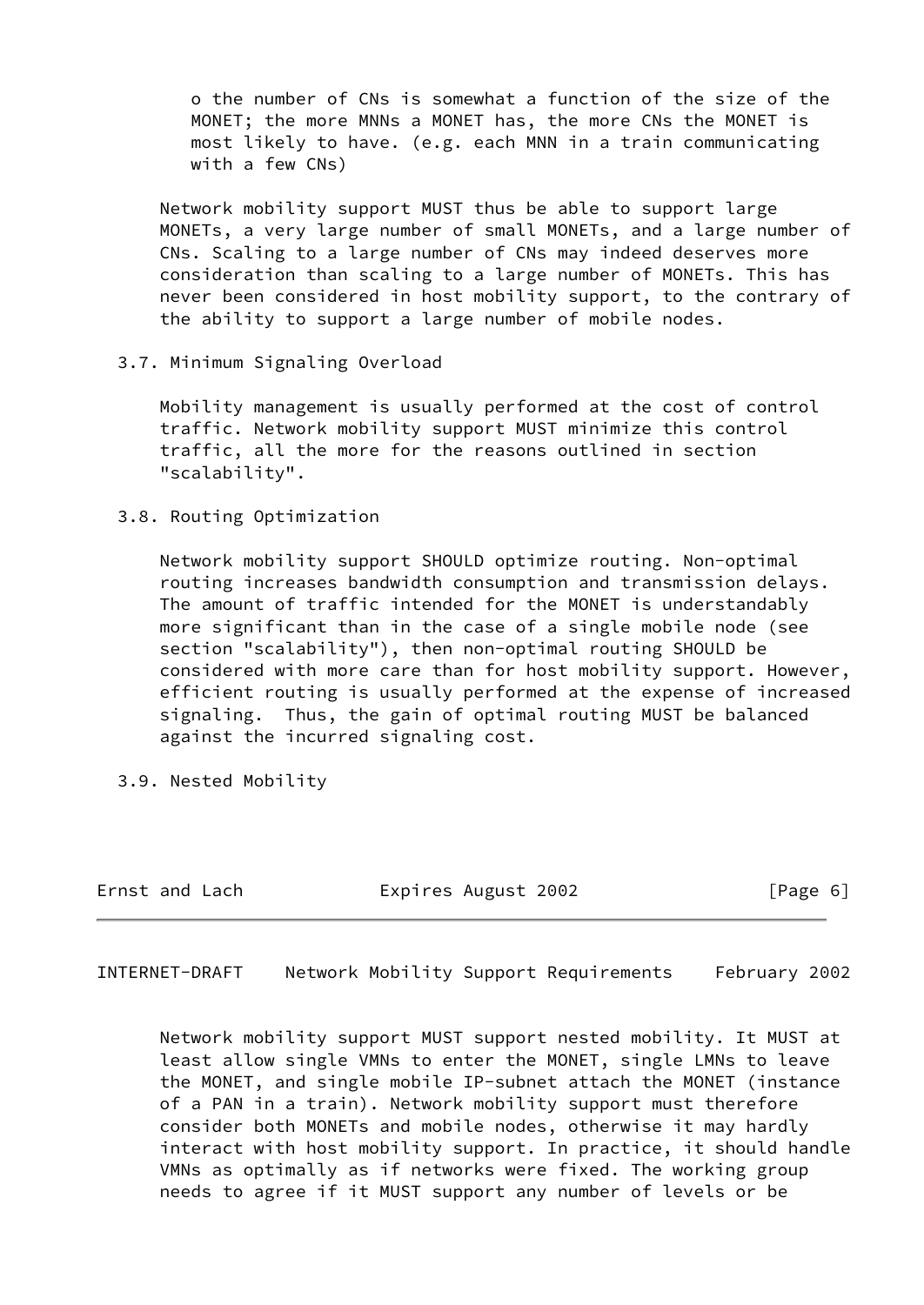limited to only two levels.

## 3.10. Backward Compatibility

 Network mobility support is constrained by backward compatibility with existing and forthcoming IPv6 standards. As such, it MUST not prevent MNNs to operate any standardized protocol. This particularly includes but is not limited to Mobile IPv6 (host mobility) and IGMP (multicast group membership):

 o Host Mobility Support Constraints: host mobility support in IPv6 is achieved by Mobile IPv6 which is a compulsory component of any IPv6 implementation. This means that network mobility support MUST not prevent LMNs and VMNs from operating Mobile IPv6 once located in a MONET.

 o Multicast Constraints: any IPv6 router is supposed to allow hosts on its attached subnetworks to participate in multicast sessions. Group membership is gathered by the IGMP protocol. Network mobility support MUST not prevent this.

 In both cases, the network mobility support MUST provide the necessary extensions to maintain backward compatibility with existing protocols.

3.11. Minimum Impact on Existing Protocols and Infrastructure

 Minimum impact on the already deployed infrastructure was an important issue as far as IPv4 was concerned since it was not possible to require all hosts to implement new features. On the other hand, the emergence of IPv6 is an opportunity for making changes, if necessary. An important number of specifications has already been defined, but there is still scope for adding new capabilities if needed since IPv6 deployment is only dawning. However, in order to provide a quickly deployable solution, network mobility support SHOULD better make use of the existing protocols whenever possible and impose minimum changes or extensions on the existing ones. It is also desirable to minimize infrastructure installation costs and complexity.

Ernst and Lach **Expires August 2002** [Page 7]

INTERNET-DRAFT Network Mobility Support Requirements February 2002

3.12. No impact on CN or Internet routing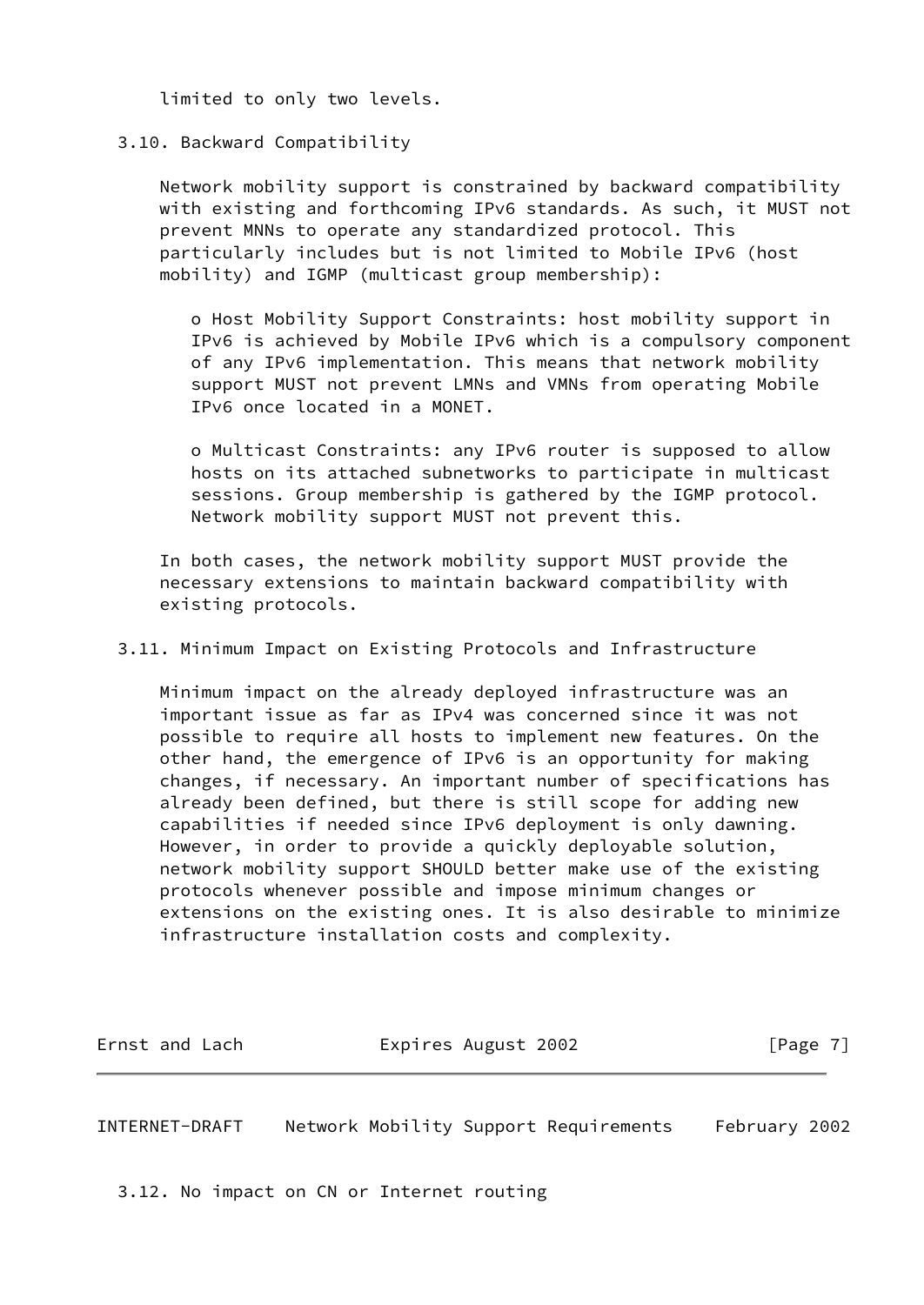To be able successfully deploy the final solution, session continuity between a MNN and a CN anywhere in the Internet SHOULD NOT assume any changes to existing CNs or the Internet routing architecture. On the other hand, optimizations for performance enhancement MAY involve some changes to CNs, provided that such optimizations would not cause any disruption to ongoing sessions, if not supported by CNs (i.e. backward compatible). [THIS REQUIREMENT IS TO BE DISCUSSED (in light of the observation made in section "Minimum Impact on the Existing Protocols and Infrastructure" here above) BECAUSE IT WOULD PREVENT POTENTIALLY INTERESTING AND ORTHOGONAL SOLUTIONS TO BE PROPOSED].

### 3.13. Security

 Network mobility support must comply with usual IPv6 security policies and standardized protocols. In addition, and unlike fixed nodes, MNNs are more exposed to security threats, particularly identity usurpation. Network mobility support must provide MNNs and their CNs with at least as good security as for fixed nodes and mobile hosts. It particularly shouldn't leave more room for intruders to usurp an identify nor to perpetrate any kind of attack against the MNNs nor the CNs. In practice, all control messages required by network mobility support must be exchanged in a secure manner and must ensure the following:

## 3.13.1. Confidentiality

 All control messages transmitted in the network MUST ensure MNNs' confidentiality. Only the recipient of the control message may be able to decrypt the content of the datagram.

### 3.13.2. Authentication

 All control messages MUST be authenticated by recipients in order to prevent intruders to usurp the identity of a MNN.

# 3.13.3. Authorization

 The recipient of a control message MUST ensure that the sender is effectively authorized to perform the mobility support operation indicated in the control message.

## 3.13.4. Location Privacy

 Network mobility support may provide means for MNNs to hide their location to any third party. It shouldn't be possible to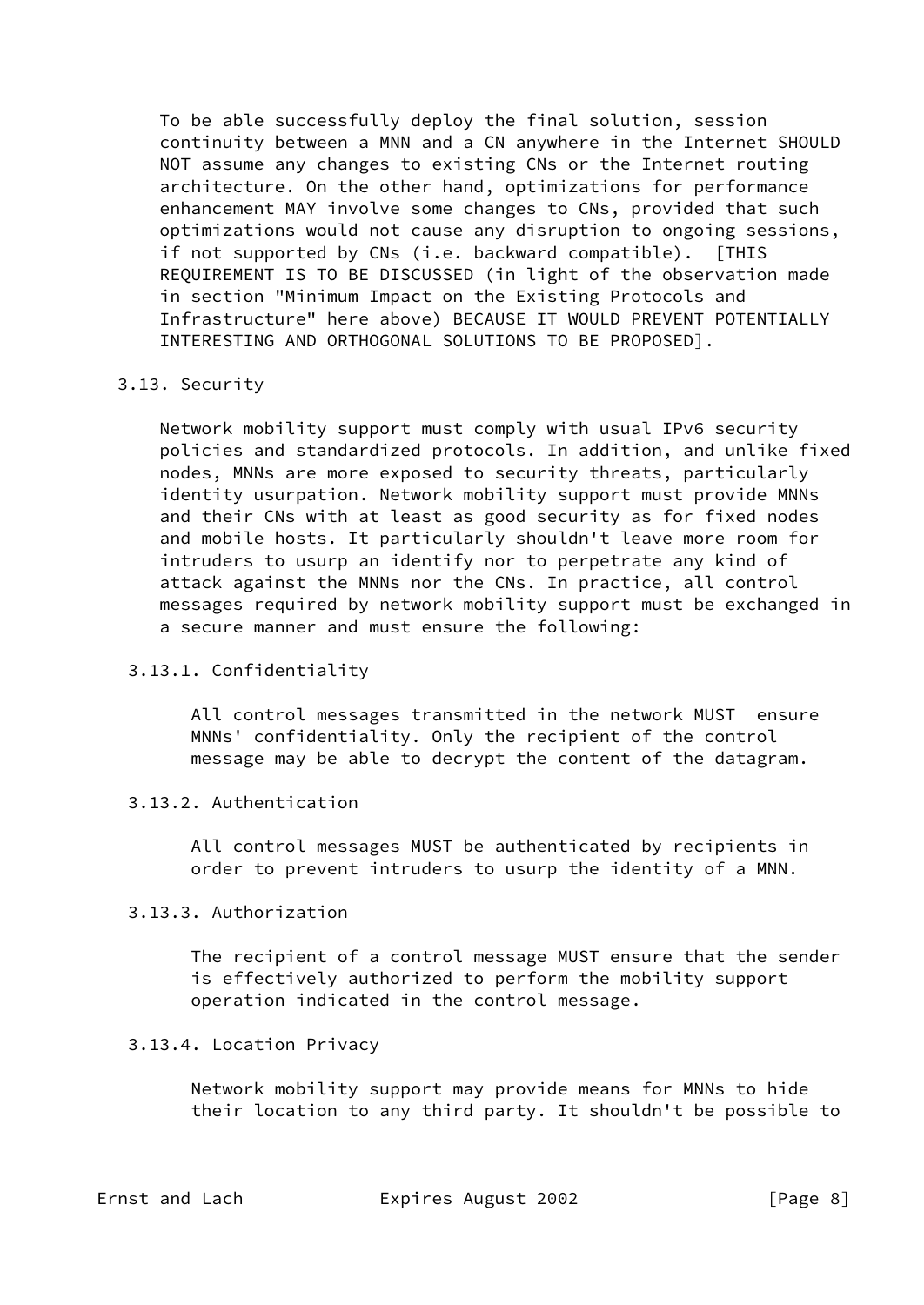INTERNET-DRAFT Network Mobility Support Requirements February 2002

 determine the succession of topological location of a MONET or a particular MNN by monitoring the exchange of control messages. In practice, MNNs may wish to hide their location to some or all of their CNs, or anyone else but the CNs. It may also be desirable to hide the location of the entire MONET to all CNs without discrimination between MNNs.

3.14. Access Control

3.14.1. Access Control for VMNs

 Mobile Networks MUST be able to authenticate and authorize VMNs to gain access to the Internet via the mobile network infrastructure (MRs).

3.14.2. Access Control Architecture

 To be able to comply with the current access control mechanisms and achieve a scalable solution, the final solution MUST NOT assume that the fixed network would authenticate VMNs. VMN authentication and authorization MUST be the responsibility of the mobile network.

3.14.3. Access Control in the Fixed Network

 AAA solutions MUST allow for authenticating an entire network. This MAY simply be done by ensuring that the Authentication and Authorization is not necessarily performed for a single IP address. This is particularly important for IPv6 as each node may configure multiple addresses. [THIS MAY BE SUGGESTING A SOLUTION BUT WE WANT IT TO BE DISCUSSED ON THE MAILING LIST].

3.15. Wide-Area Mobility

 Network mobility support MUST provide means for a MONET to move between heterogeneous networks, i.e. Wide-Area Mobility. This is required in order to ensure permanent and uninterrupted world-wide mobility. Nothing but administrative and security policies should prevent a MONET to attach anywhere in the Internet topology. In practice, a given MONET MUST be able to roam between administratively distinct access networks (between Internet Service Providers and corporate networks) and via any available access technology (802.11b WLAN, Bluetooth, satellite link, GSM, ...). In addition, network mobility support must also accommodate to CNs deployed in distinct administrative domains.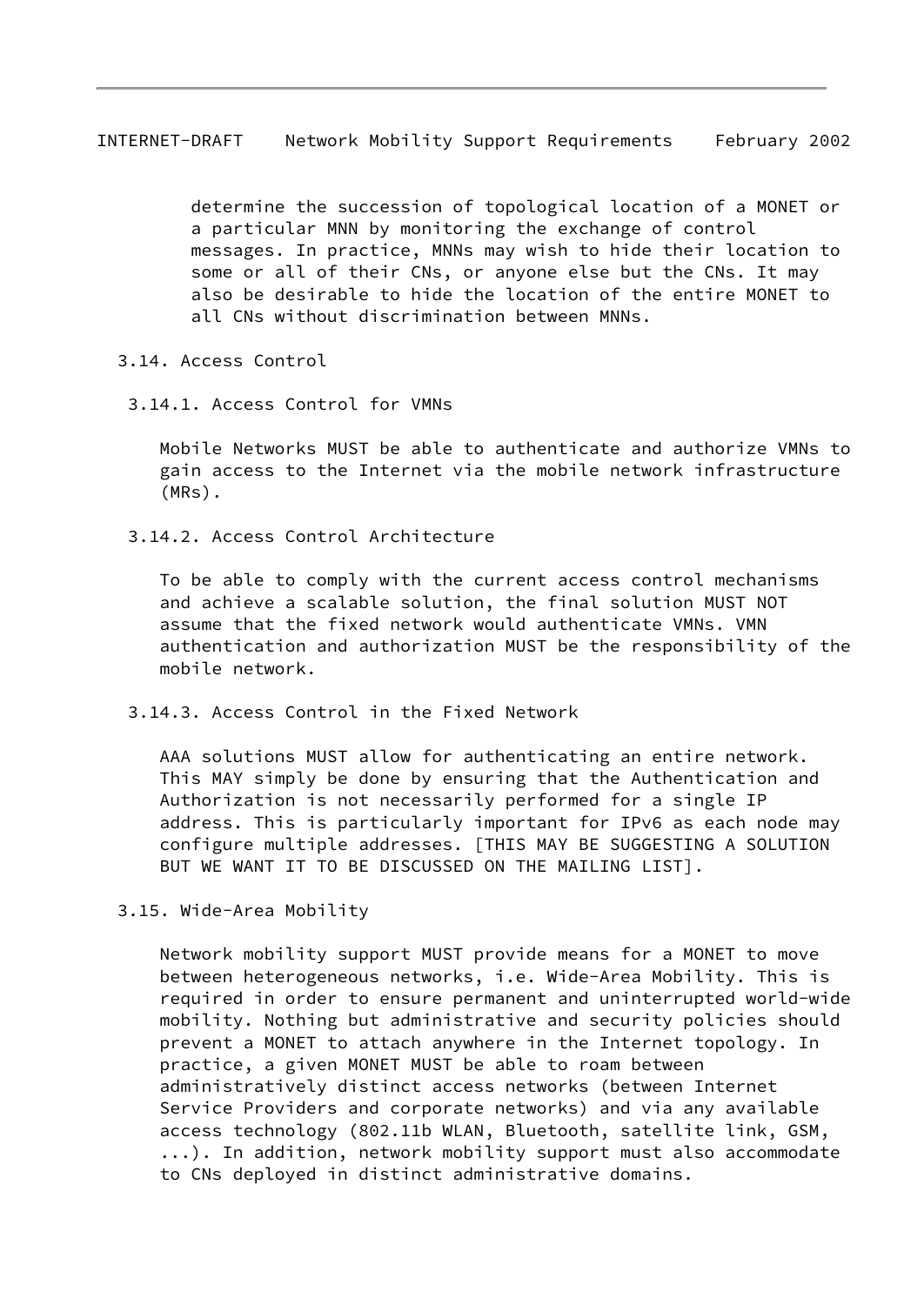Ernst and Lach **Expires August 2002** [Page 9]

INTERNET-DRAFT Network Mobility Support Requirements February 2002

 Should different schemes be proposed, a unified mobility support scheme is required. We must avoid a situation where distinct network mobility support schemes are deployed and unable to inter operate with each other.

3.17. Mobile CNs

 Network mobility support MUST be optimized to handle the case where the CN is itself a MN (as defined by  $[MIPv6]$  $[MIPv6]$ ) or located in a MONET (particularly if it is a VMN). It must perform efficiently in both cases.

3.18. Addressing Constraints

 The IP address is used for routing and to identify the subnetwork where an interface is attached to. Each interface on a subnetwork must therefore be configured with the network prefix of that subnetwork.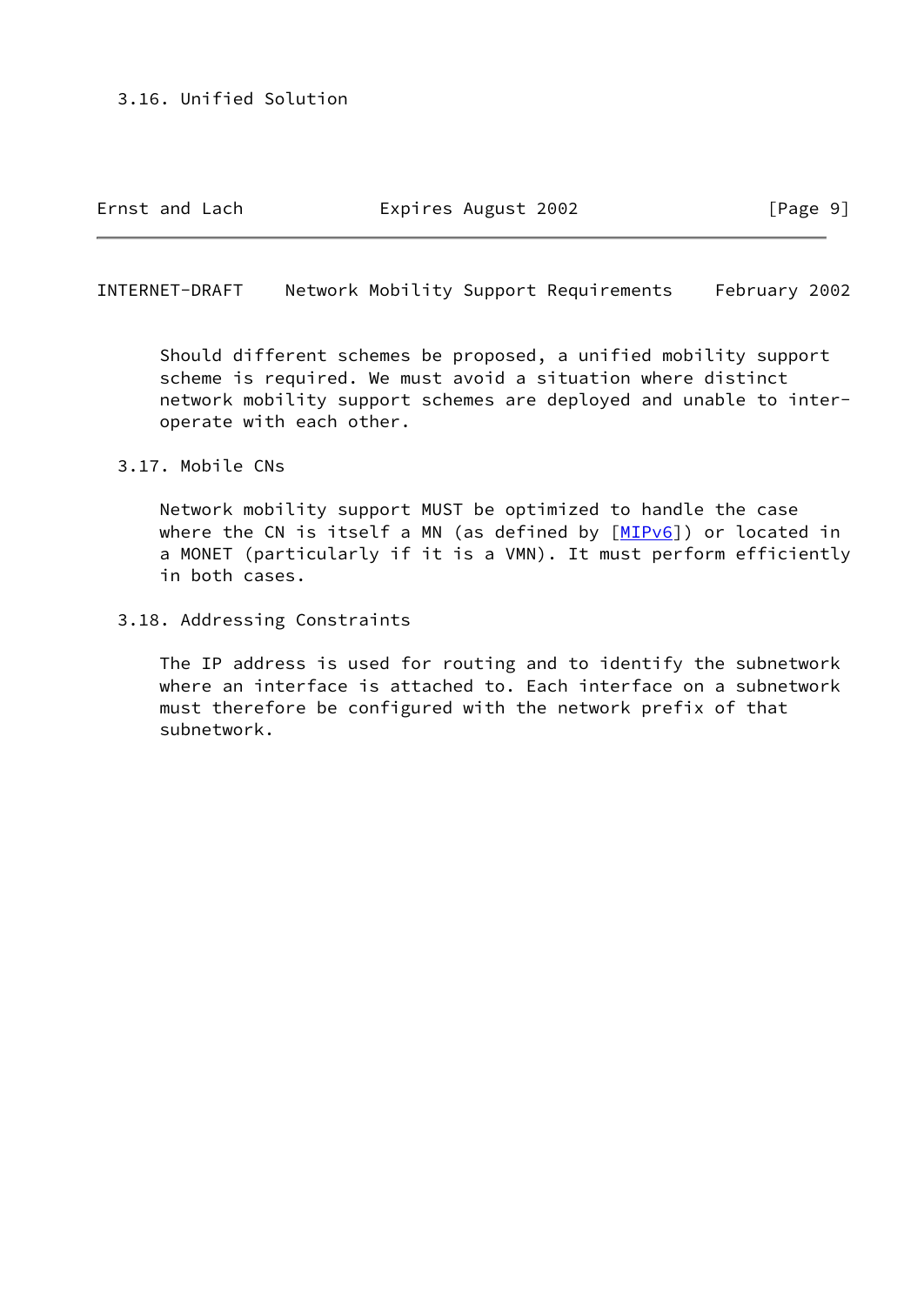Ernst and Lach **Expires August 2002** [Page 10]

INTERNET-DRAFT Network Mobility Support Requirements February 2002

### Acknowledgments

 The first author would like to thank both Motorola Labs Paris and INRIA Rhône-Alpes, for the opportunity to bring this topic to the IETF and more particularly Claude Castelluccia (INRIA) for its advices, suggestions, and direction. In addition, we acknowledge Alexandru Petrescu (Motorola), Mattias Petterson (Ericsson), Hesham Soliman (Ericsson) and the NACM people from WIDE (Keio University) for their comments and suggestions on this draft.

### References

<span id="page-11-2"></span> [Bhagwat96] Pravin Bhagwat, Satish Tripathi, and Charles Perkins. Network Layer Mobility: an Architecture and Survey. IEEE Personal Communications, 3(3):54, June 1996.

<span id="page-11-3"></span> [Caceres96] Ramon Caceres and Venkata N. Padmanabhan. "fast and scalable handoffs for wireles internetworks". In Proc. of the Second ACM/IEEE International Conference on Mobile Computing and Networking (MobiCom), Rye, New York, USA, November 1996. Bell Laboratories and University of California at Berkeley.

 [Castelluccia98] Claude Castelluccia. A Hierarchical Mobility Management Scheme for IPv6. Third Symposium on Computers and Communications (ISCC'98), Athens, Greece, June 1998. <http://www.inrialpes.fr/planete>

<span id="page-11-0"></span> [Ernst01] Thierry Ernst "Network Mobility Support in IPv6", PhD Thesis, University Joseph Fourier Grenoble, France. October 2001.

<span id="page-11-1"></span> [HMIPv6] H. Soliman, C. Castelluccia, K. ElMalki, L. Bellier, "Hierarchical MIPv6 mobility management", [draft-ietf-mobileip-](https://datatracker.ietf.org/doc/pdf/draft-ietf-mobileip-hmipv6-05.txt)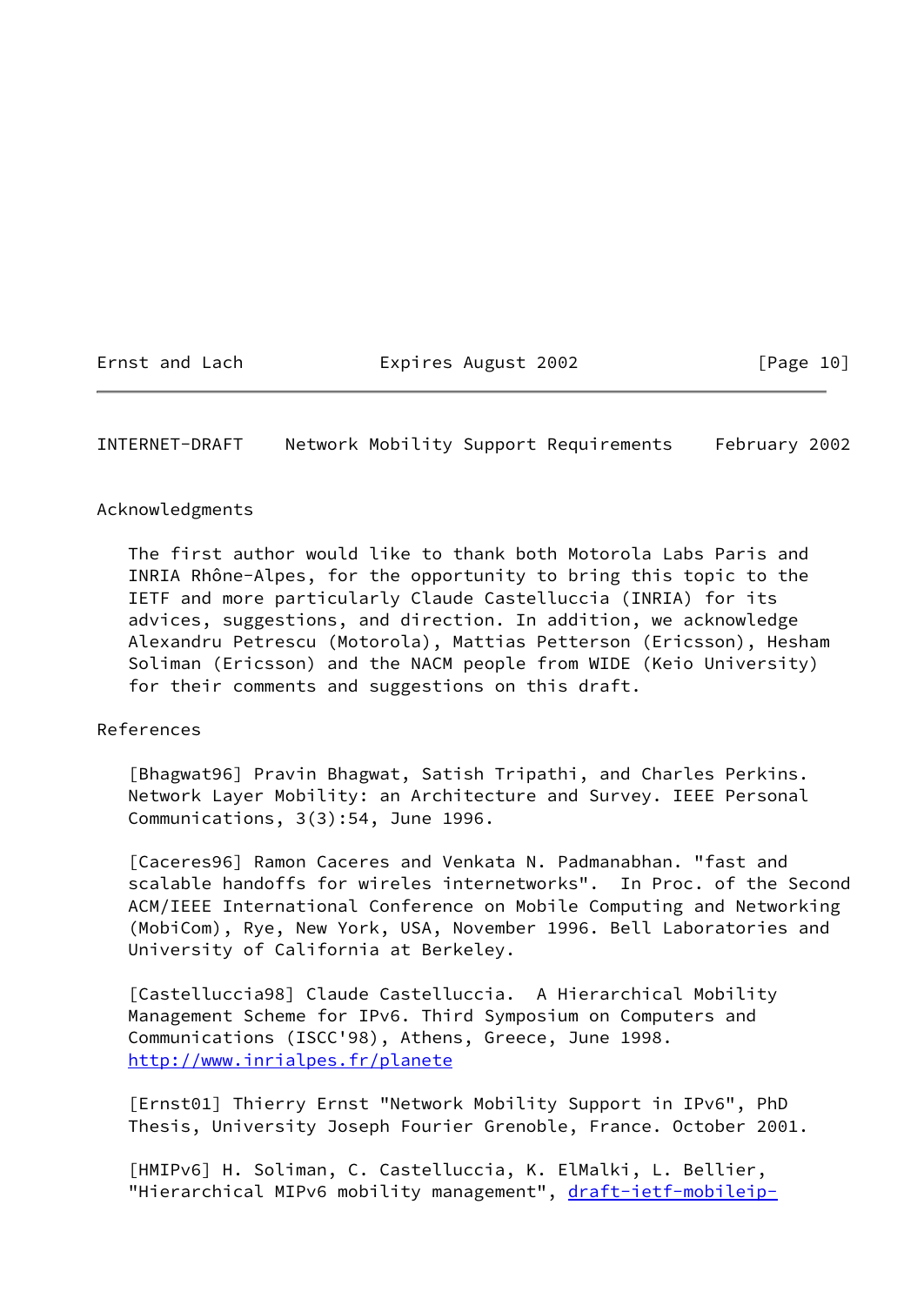[hmipv6-05.txt](https://datatracker.ietf.org/doc/pdf/draft-ietf-mobileip-hmipv6-05.txt). Work in progress

<span id="page-12-7"></span> [MIPv6] David B. Johnson and C. Perkins. Mobility Support in IPv6. [draft-ietf-mobileip-ipv6-14.txt](https://datatracker.ietf.org/doc/pdf/draft-ietf-mobileip-ipv6-14.txt), July 2001. Work in progress.

<span id="page-12-5"></span> [MOBRTR] T.J. Kniveton, J. J. Malinen, V. Devarapalli and C. E. Perkins, "Mobile router support in Mobile IP", [draft-kniveton](https://datatracker.ietf.org/doc/pdf/draft-kniveton-mobrtr-00.txt) [mobrtr-00.txt](https://datatracker.ietf.org/doc/pdf/draft-kniveton-mobrtr-00.txt). Work in progress.

<span id="page-12-6"></span> [Myles93] Andrew Myles and David Skellern. Comparing Four IP Based Mobile Host Protocols. In Joint- European Networking Conference. Macquarie University, Sydney, Australia, May 1993.

<span id="page-12-2"></span> [OLD-draft] Thierry Ernst, Hong-Yon Lach, Claude Castelluccia "Network Mobility Support in IPv6: Problem Statement and Requirements", [draft-ernst-mobileip-monetv6-00.txt](https://datatracker.ietf.org/doc/pdf/draft-ernst-mobileip-monetv6-00.txt), July 2001.

| [Page 11]           |
|---------------------|
| Expires August 2002 |

INTERNET-DRAFT Network Mobility Support Requirements February 2002

Expiration pending.

<span id="page-12-4"></span> [MONET-PSBU] T. Ernst, L. Bellier, A. Olivereau, C. Castelluccia, H.-Y. Lach, "Mobile Networks Support in Mobile IPv6 (Prefix Scope Binding Updates)" [draft-ernst-mobileip-v6-network-02.txt](https://datatracker.ietf.org/doc/pdf/draft-ernst-mobileip-v6-network-02.txt), June 2001. Work in progress

 [RFC1122] R. Braden (editor). Requirements for Internet Hosts - Communication Layers. Request For Comments 1122, Internet Engineering Task Force (IETF), October 1989.

 [RFC2460] S. Deering and R. Hinden. Internet Protocol Version 6 (IPv6) Specification. Request For Comments 2460, Internet Engineering Task Force (IETF), December 1998.

<span id="page-12-1"></span>[SCOPE] Hesham Soliman "Problem Scope" IETF internet-draft [draft](https://datatracker.ietf.org/doc/pdf/draft-soliman-monet-scope-00.txt) [soliman-monet-scope-00.txt](https://datatracker.ietf.org/doc/pdf/draft-soliman-monet-scope-00.txt), Work in progress.

<span id="page-12-0"></span> [TERMINOLOGY] Thierry Ernst "Terminology for Network Mobility Support", [draft-ernst-monet-terminology-00.txt](https://datatracker.ietf.org/doc/pdf/draft-ernst-monet-terminology-00.txt), February 2002. Work in progress.

<span id="page-12-3"></span>[WEB-MONET] MONET web page <http://www.nal.motlabs.com/monet>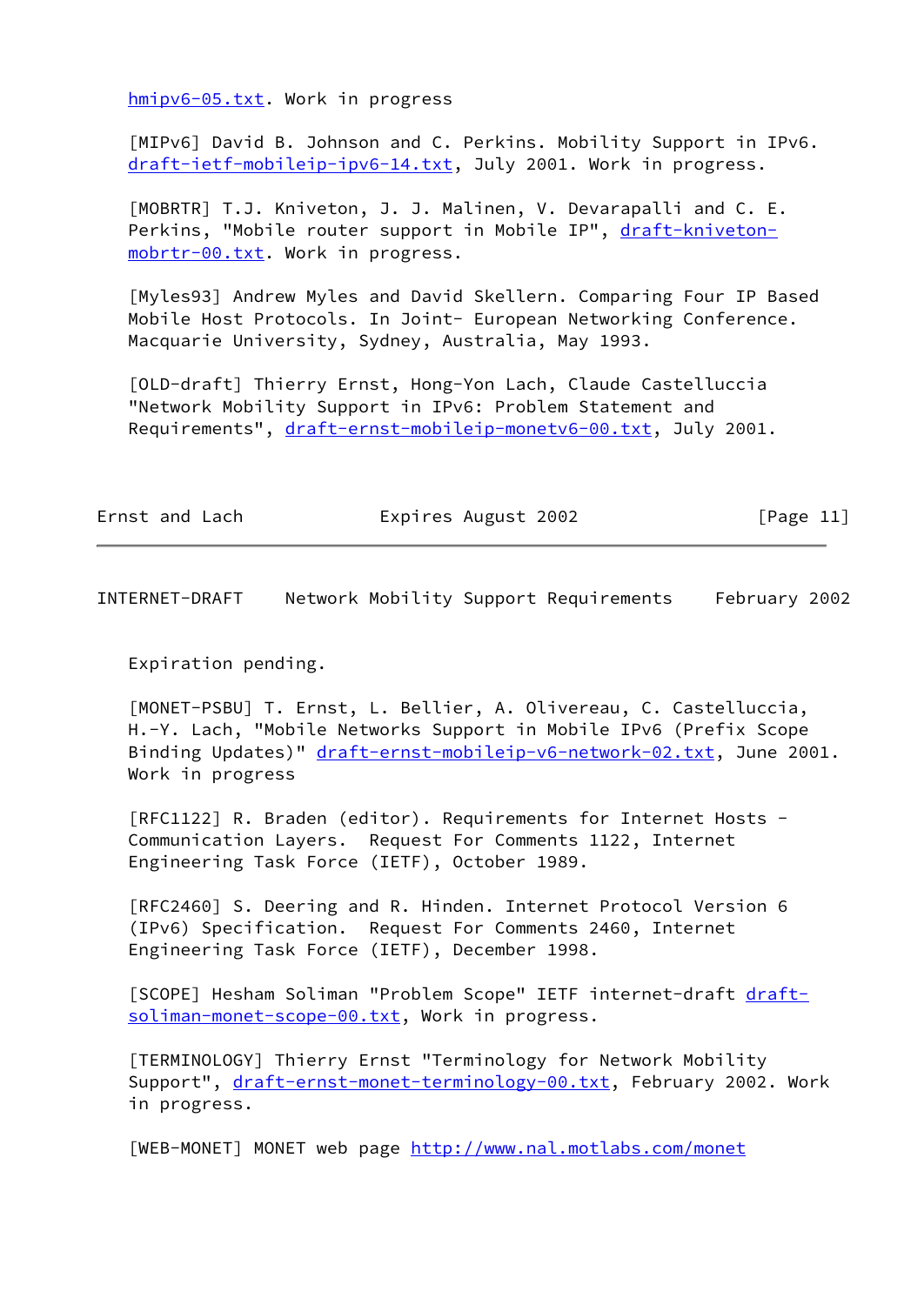Ernst and Lach **Expires August 2002** [Page 12]

INTERNET-DRAFT Network Mobility Support Requirements February 2002

Author's Addresses

Questions about this document can be directed to the authors:

 Thierry Ernst, WIDE Project Jun Murai lab. Faculty of Environmental Information, Keio University. 5322 Endo, Fujisawa-shi, Kanagawa 252-8520, Japan. Phone : +81-466-49-1100 Fax : +81-466-49-1395 E-mail: ernst@sfc.wide.ad.jp Web:<http://www.sfc.wide.ad.jp/~ernst/>

 Hong-Yon Lach Motorola Labs Paris, Lab Manager, Networking and Applications Lab (NAL)